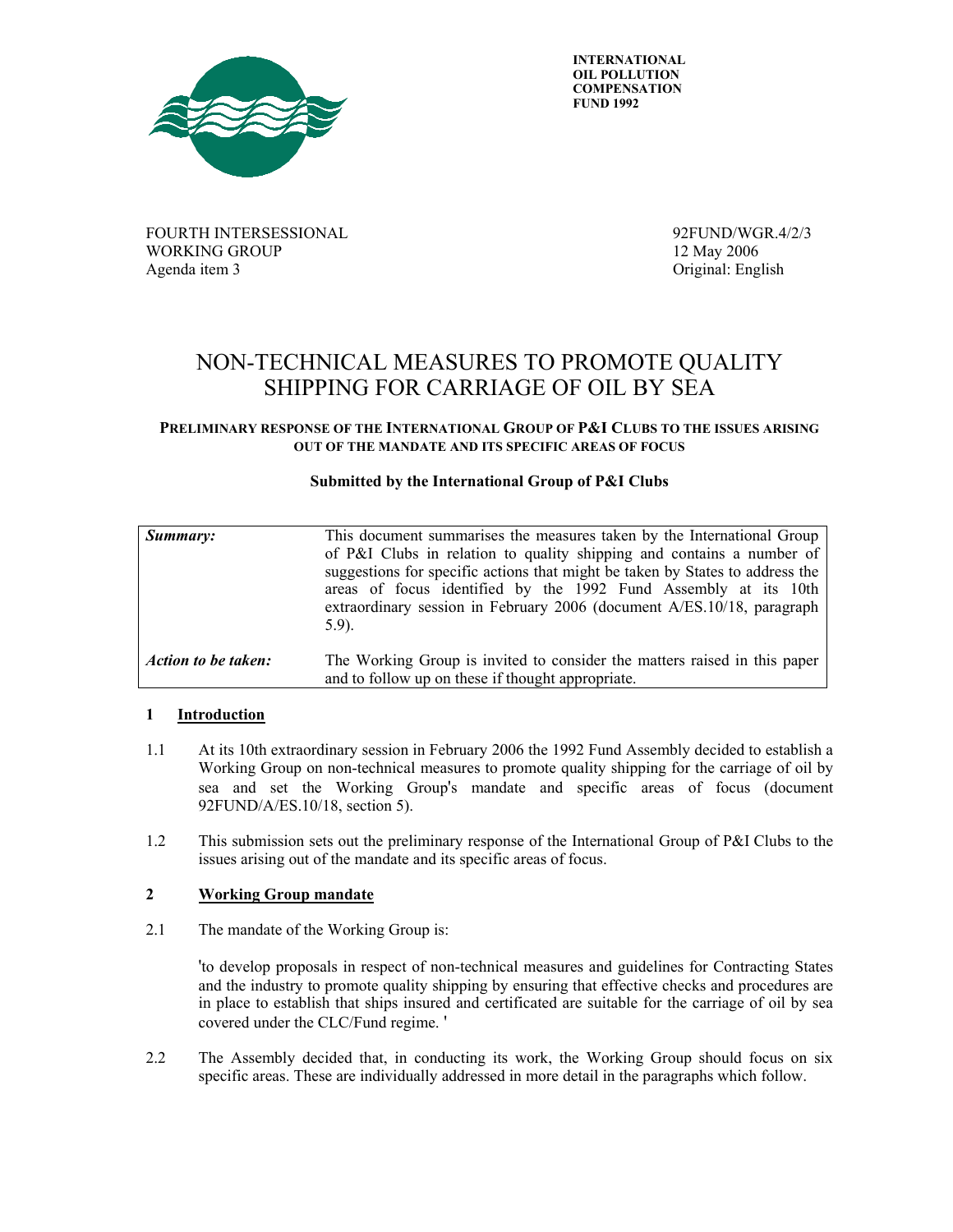- $-2-$
- 2.3 The Assembly emphasised that it was essential that the Working Group did not stray into the areas of competence or duplicate work undertaken by the IMO, but that it could take cognisance of the work done on quality shipping by OECD.

#### **3 Summary of measures taken in relation to quality shipping by the International Group of P&I Clubs**

- 3.1 At the 9th meeting of the third intersessional Working Group in March 2005 the International Group set out in the appendix (Report on Ship Safety) to its document 92FUND/WGR.3/25/3 a summary of the measures already taken by the clubs in relation to ship safety (Part 1) and a series of proposals for further action made partly in response to the 2004 OECD Report (Part 2).
- 3.2 At the October 2005 session of the 1992 Fund Assembly the International Group recommended the establishment of an informal working group to examine the issue of substandard transportation of oil and annexed a detailed report prepared by Mr Frank Wall, ex-senior civil servant in the UK Department for Transport (document 92FUND/A.10/32). Not surprisingly, this report focused in large part on the key roles and functions of classification and statutory certification and port state control. The report also addressed the complementary, but necessarily more limited, roles played by industry groups and insurers.
- 3.3 Following publication of, and in light of the conclusions of, the 2004 OECD report, the Ship Standards sub-committee and the Ship Technical committee of the International Group undertook a detailed review of the ways in which member clubs of the International Group, individually and collectively, could more effectively address the issue of quality shipping. Recommendations were made by the sub-committee and subsequently approved by the International Group and adoption/implementation of these recommendations is well advanced.
- 3.4 Prior to the 2004 OECD report, the International Group clubs had already put in place ship quality measures including common club rules for compliance with classification requirements, common club rules for compliance with flag state requirements and for compliance with the ISM and ISPS codes, condition survey requirements and safety and loss prevention programmes.
- 3.5 Ship quality measures agreed and implemented within the International Group following publication of the OECD report include:
	- new underwriting guidelines for vessel entry for new members providing for specified indicators of quality to be checked on each application including vessel type, age, flag, build and any subsequent modification details, current and previous Classification, ISM and ISPS certification details, area and type of trade, officer and crew nationalities, management details, P&I condition survey history, claims and port state control records and details of any previous refusal to cover withdrawal of cover.
	- harmonisation of ship survey target criteria by the introduction of new more stringent condition survey triggers and reporting procedures for suspected substandard vessels.
	- common minimum scope of information for club condition surveys and the development of a common survey report form.
	- establishment of a central ship survey database updated monthly by all clubs with details of vessels surveyed during the previous month to be consulted by underwriters prior to quoting on vessels.
- 3.6 Ship quality measures in the course of implementation include:
	- 'Designated vessel' procedure for vessels failing to meet acceptable quality standards. It is intended that under this procedure a club will 'designate' a vessel which it considers does not meet the standards expected of vessels entered with Group clubs. A database of designated vessels will be maintained by the Group. Whilst this procedure is a potentially powerful tool in addressing quality shipping issues, it does raise potentially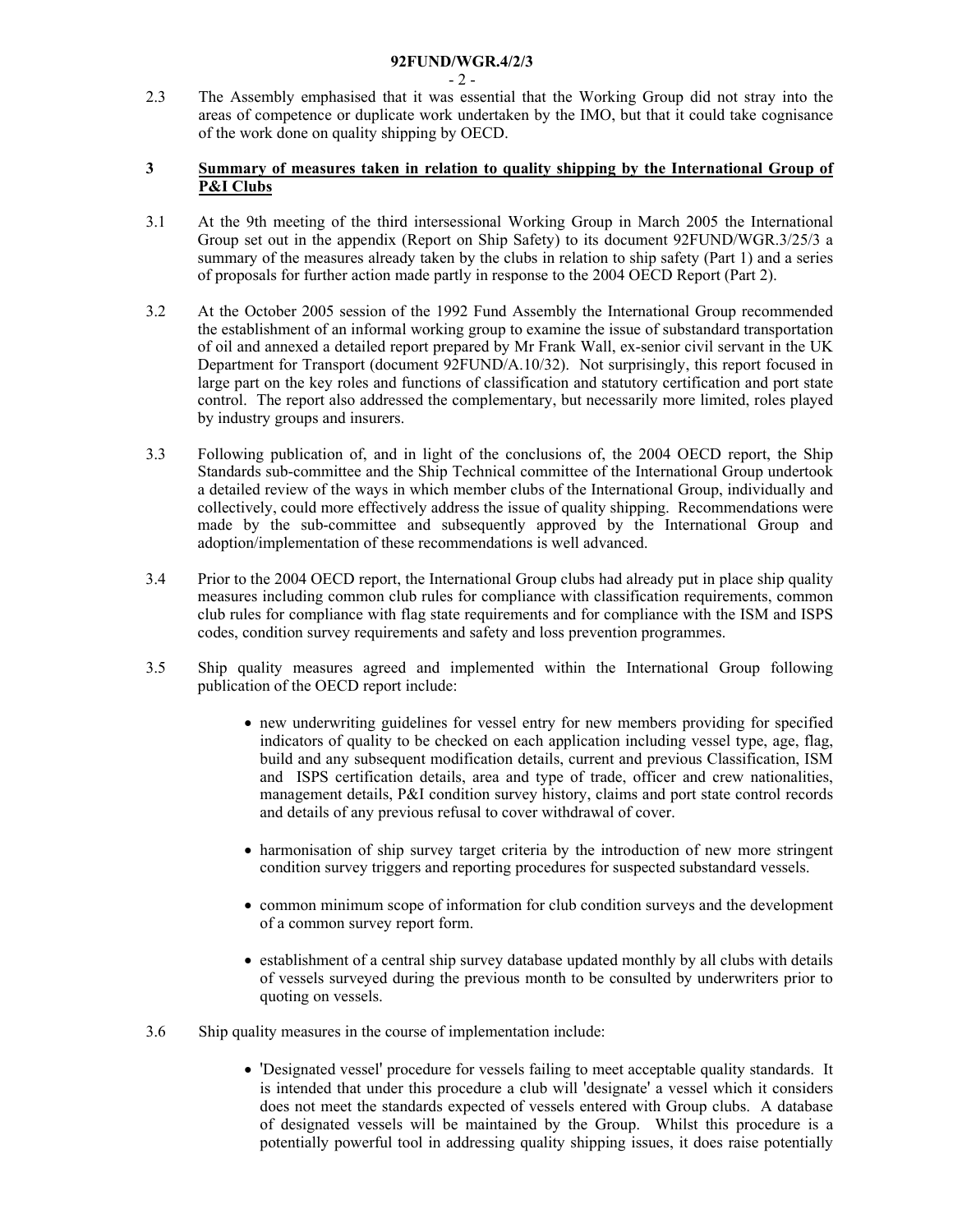$-3-$ 

sensitive competition issues and the possibility that, in seeking to progress the quality shipping issues, the International Group, or its member clubs, could breach competition regulations.

- double retention mechanism for vessels failing to meet acceptable quality standards.
- new underwriting guidelines for existing members providing for specified Indicators of Quality. These substantially replicate those identified in paragraph 4.5 above.
- 3.7 Subject to satisfactory resolution of the outstanding measures detailed above, the International Group member clubs have responded to and substantially implemented measures to address the recommendations contained in the OECD report.

## **4 Working Group areas of specific focus**

- 4.1 The position of the International Group on the prescribed specific areas of focus of the Working Group is set out below:
- 4.2 (a) 'consider and make proposals on the development of common criteria to be uniformly applied by Contracting States to ensure that fully effective insurance is in place before States issue CLC Certificates'

**Comment**: The International Group support and encourage efforts to achieve harmonised criteria across States. The current system of 'blue cards' against which States issue CLC certificates has proved to work well over many years. This has been aided by the fact that over 95% of the world tanker fleet is entered within the International Group clubs and the financial viability of the clubs has been recognised by States. Where blue cards are issued by financial providers other than clubs, States need to be certain of their financial viability before issuing CLC certificates.

**Suggested action:** States should consider adopting common guidelines for issuing CLC certificates against 'blue cards' issued by International Group clubs. In the case of other financial providers, common criteria should be put in place for assessing their financial viability with a view to establishing a list of approved providers against whose security CLC certificates may be issued by States.

4.3 (b) 'identify factors that prevent the sharing of information between marine insurers and seek to develop a common policy or other measures that would facilitate such sharing of information'

**Comment:** The International Group support the objective of sharing information between insurers and has sought and obtained legal advice on this issue. As presently identified, legislation in Norway relating to confidentiality imposes a barrier to free sharing of all relevant information and any intervention which can be made in this State to remove such barriers would considerably facilitate progressing this issue.

**Suggested action:** States should check to ensure that so far as practicable their national legislations do not impede or prevent the free sharing of information between insurers and, if necessary (as in Norway), should support and, if appropriate, put in hand the necessary legislative measures to remove such impediments.

4.4 (c) 'identify practical measures to achieve better and more transparent co-ordination between insurers, shipowners and cargo interests that would promote quality shipping'

**Comment:** This goes largely to the issue of freedom of exchange of information between insurers and relevant industry players. The more information that can be freely exchanged between insurers and relevant industry players and the easier it will become for these parties to identify and target sub-standard vessels.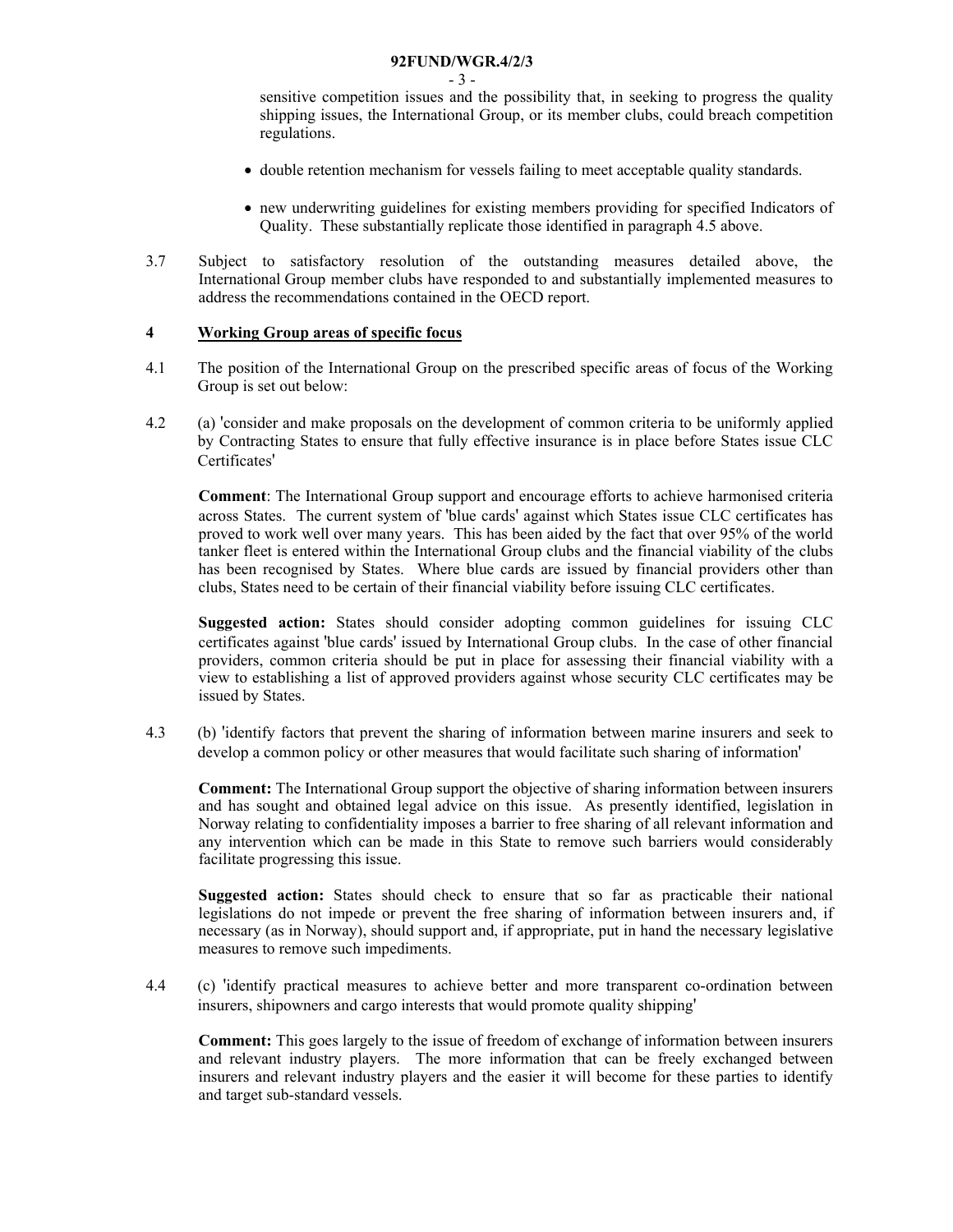$-4-$ 

**Suggested action:** States should direct efforts towards removing national barriers and impediments to the free exchange of information.

4.5 (d) 'consider possible measures for the denial or withdrawal of insurance cover in order to improve the safer transportation of oil'

**Comment:** The rules of all International Group clubs provide for the right to terminate cover in the event a vessel becomes 'sub-standard' e.g. fails to meet, or comply with, Class requirements. In the context of the liability cover provided by the International Group clubs, ship quality evaluation measures are already in place, e.g. condition survey procedures and the power to require compliance with recommendations made following such surveys or in the course of implementation, e.g. the 'designated' ship procedure (3.6). These measures, in particular those recently introduced and in course of implementation, will make it easier for the International Group clubs to identify and target vessels which pose a threat to the safe transportation of oil with a view to satisfactorily addressing the threat, alternatively denying, or withdrawing, club cover in respect of such vessels.

4.6 (e) 'consider the feasibility and impact of differentiated insurance rates and premiums that would encourage quality shipping'

**Comment:** The price which shipowners pay for their P&I insurance already reflects their claims record. A ship with a poor loss record will attract increases in the premium charged to its owner. It is important to note however that the International Group has found no evidence to establish that there is a direct correlation between substandard ships and a bad claims record. A quality operator can have a bad claims record (due to fortuity or the nature of trade or trading areas in which he operates) whilst a substandard operator may have a good claims record (for similar reasons). The media attention and focus on maritime casualties involving substandard vessels creates a misleading picture of the reality which is that the great majority of maritime casualties involve well found and good quality vessels.

Insurance costs form a very modest part of a ship owners operating costs and even a significant increase is unlikely to have a meaningful deterrent effect on the substandard operator. Furthermore, because of the mutual nature of the insurance provided by clubs, the financial burden of a substantial claim arising out of a substandard ship is shared between the club's members up to the club's individual retention (currently US \$6,000,000) and thereafter by all shipowner members of Group clubs through the Pooling Agreement mechanism. The particular substandard operator's financial exposure is therefore likely to be limited at most to a possible rise in premium based on his claims record.

The objective should therefore be to identify and subsequently withdraw or deny insurance to the substandard operator rather than to simply increase the cost of his insurance cover. The procedures which the International Group has already adopted (3.5) or is currently developing (3.6) are aimed at achieving this objective.

**Suggested action**: For the reasons set out above, differentiated insurance rates are unlikely, in the context of a shipowner's liability insurance, to encourage safer transportation of oil. States should focus on developing and supporting measures aimed at identifying sub-standard vessels so that if they are not brought up to a required a minimum standard, their insurance cover can be withdrawn with the result that the vessels can thereby be effectively prevented from trading.

4.7 (f) 'examine ways of encouraging and strengthening the participation of classification societies in the promotion of quality shipping'

**Comment:** As is acknowledged by all stakeholders, Classification societies, Flag State and Port State Control are in the best position to police ship standards and to take appropriate action when standards are not met or maintained. The International Group support the measures taken by these bodies to deal with sub-standard ships. It is crucial however that such measures do not impose unworkable or excessively onerous inspection/certification requirements on shipowners.